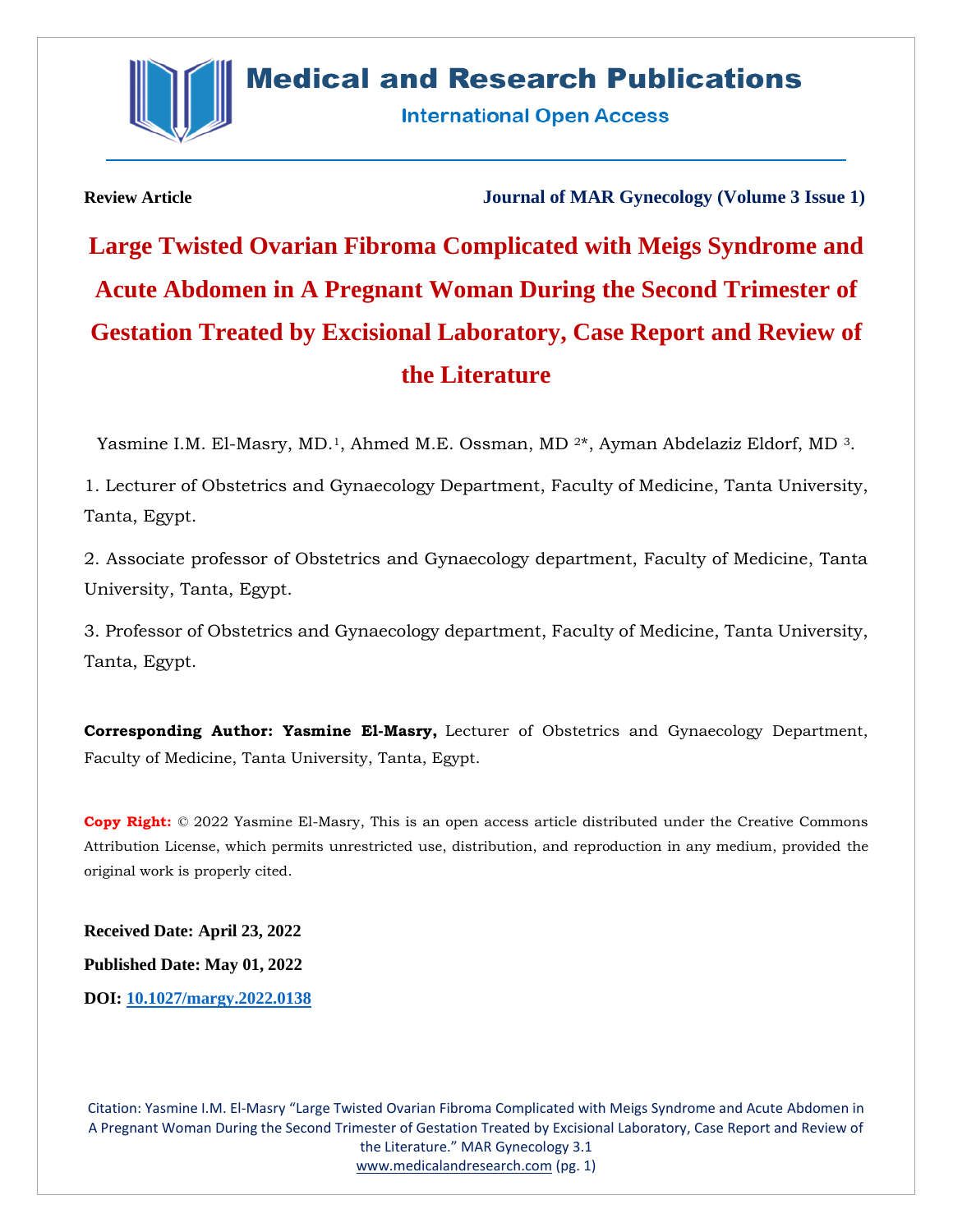### *Abstract*

*Introduction: Ovarian fibromas belong to the group of sex cord-stromal cell tumors and are the most common benign solid tumors of the ovary, accounting for 1–4% of all benign ovarian tumors. The most frequent symptoms are abdominal discomfort and pain, but many patients do not experience any specific symptoms. These solid tumors are often difficult to diagnose based on preoperative ultrasonography findings and are commonly misdiagnosed as uterine myomas. They are also sometimes misdiagnosed as malignant ovarian tumors because of accompanying ascites and an increased serum CA-125 level.*

*Ovarian fibromas account for the majority of benign tumors causing Meigs' syndrome, which is a rare but well-known syndrome defined as the triad of benign solid ovarian tumor, ascites and pleural effusion. Almost all cases of ovarian fibroma can be cured by surgical excision. The Meigs' syndrome is a rare but well-known syndrome defined as the triad of benign solid ovarian tumor, ascites, and pleural effusion. It always requires surgical treatment. However, the optimal approach for its management has not been sufficiently investigated. Adnexal torsion is a rare cause of acute abdominal pain during pregnancy. The clinical, laboratory and imaging findings are non-specific. It requires differential diagnosis from other diseases presenting with abdominal pain & necessitates a prompt surgical intervention, as any delay leads to irreversible ovarian necrosis, so that adnexectomy is ultimately required. Despite the technological advances in ultrasonography, the diagnosis of the disease is difficult, especially during pregnancy and occasionally remains a diagnostic dilemma (1\_3)*

*Case presentation: We report a pregnant patient at 16 weeks of gestation with a large twisted ovarian fibroma associated with Meigs' syndrome, abdominal pain and anemia that was treated by lapratomy excision of the twisted tumor. This case highlights the difficulties that may be encountered in the management of patients with Meigs' syndrome,*  including potential misdiagnosis of the tumor as a malignant ovarian neoplasm that may *influence the medical and surgical approach and the adverse impact that Meigs' syndrome can have on the patient's condition, especially if it is associated with acute pain and severe anemia.* 

Citation: Yasmine I.M. El-Masry "Large Twisted Ovarian Fibroma Complicated with Meigs Syndrome and Acute Abdomen in A Pregnant Woman During the Second Trimester of Gestation Treated by Excisional Laboratory, Case Report and Review of the Literature." MAR Gynecology 3.1 [www.medicalandresearch.com](http://www.medicalandresearch.com/) (pg. 2)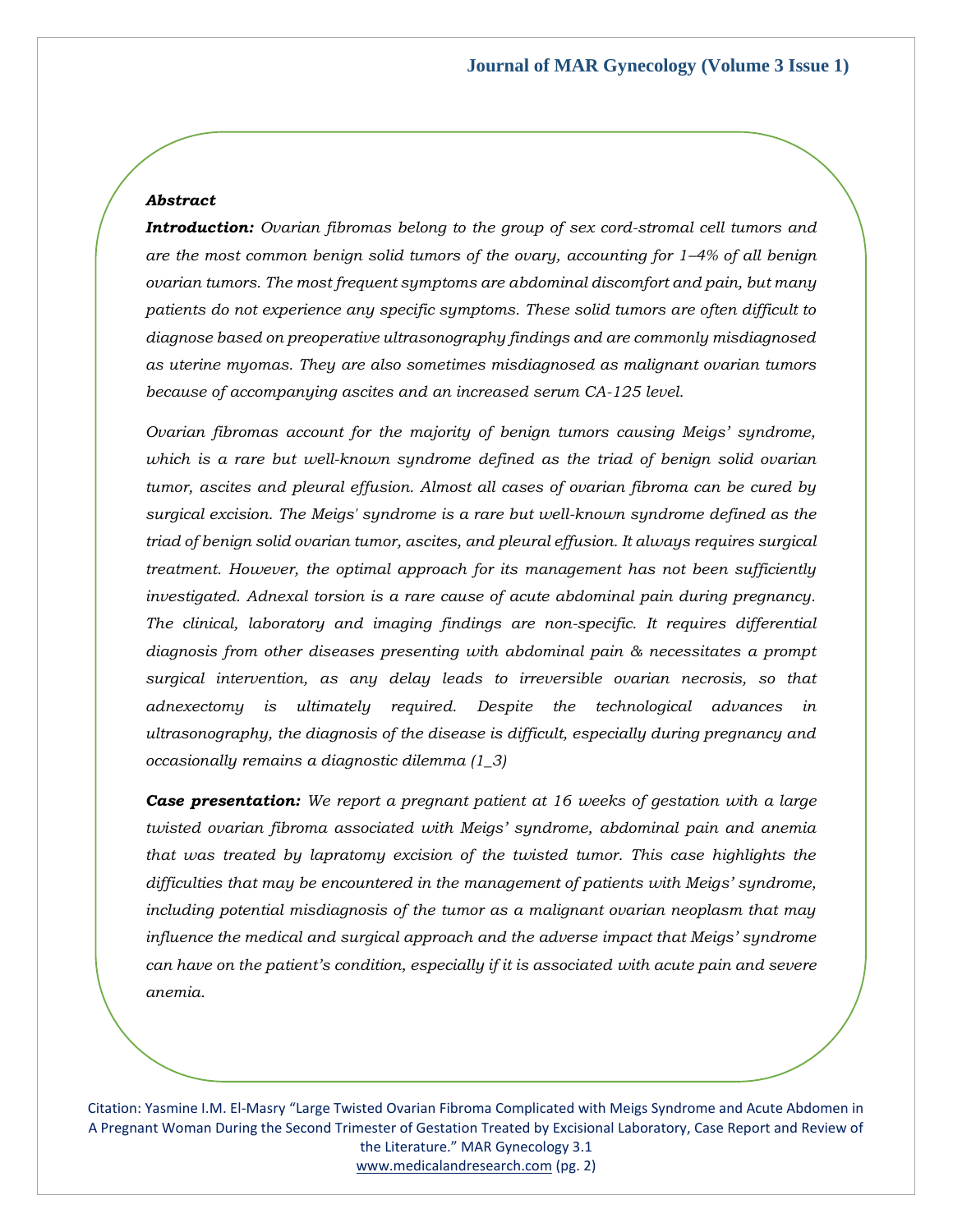*Considering the patient's serious clinical condition and assuming that she had Meigs' syndrome with a twisted large ovarian mass and possible hemolytic anemia, we first concentrated on effective medical management of our patient and chose the most appropriate surgical treatment. The main aim of our initial approach was preoperative management of the anemia and improve the general condition of the patient. Blood transfusions, glucocorticoid, antibiotics & analgesic therapy resulted in stabilization of the hemoglobin level & minimize the pain of the patient, which confirmed the appropriateness of this approach.*

# *Conclusions:*

*This case highlights the difficulties that may be encountered in the management of patients with Meigs' syndrome, including potential misdiagnosis of the tumor as a malignant ovarian neoplasm that may influence the medical and surgical approach, and the adverse impact that Meigs' syndrome can have on the patient's condition, especially if it is associated with acute pain and severe anemia and this deteriorate the pregnancy condition. Adnexal torsion is a rare cause of acute abdominal pain during pregnancy. The clinical, laboratory and imaging findings are non-specific. It requires differential diagnosis from other diseases presenting with abdominal pain during pregnancy. It necessitates a prompt surgical intervention, because any delay leads to irreversible ovarian necrosis, so that adnexectomy is ultimately required. In spite the technological advances in ultrasonography, the diagnosis of the disease is difficult, especially during pregnancy and occasionally remains a diagnostic dilemma.*

*Keywords: Meigs' syndrome, adnexal mass, Laparotomy, pregnancy, ovarian fibroma,* 

#### **Case Presentation**

*torsion.*

A 25-year-old woman, gravida 3, para 2 in the 16th week of pregnancy was admitted to our clinic in the Department of obstetrics & Gynecology at Tanta University Hospital, Tanta, Egypt because of an acute abdomen, vomiting, difficulty of breathing & fainting. She was febrile and physical examination showed a point of maximal tenderness in the right lower abdominal quadrant, with a 4-days history of abdominal pain that started in the right lower quadrant and subsequently spread to the whole abdomen. Acute appendicitis and renal colic were included in the differential diagnosis.

As regards her vitals: She was pale and in obvious discomfort. Her temperature was 38°C, blood pressure was 100/60 mmHg and heart rate was 120 beats/min. Her past medical history was unremarkable

Citation: Yasmine I.M. El-Masry "Large Twisted Ovarian Fibroma Complicated with Meigs Syndrome and Acute Abdomen in A Pregnant Woman During the Second Trimester of Gestation Treated by Excisional Laboratory, Case Report and Review of the Literature." MAR Gynecology 3.1 [www.medicalandresearch.com](http://www.medicalandresearch.com/) (pg. 3)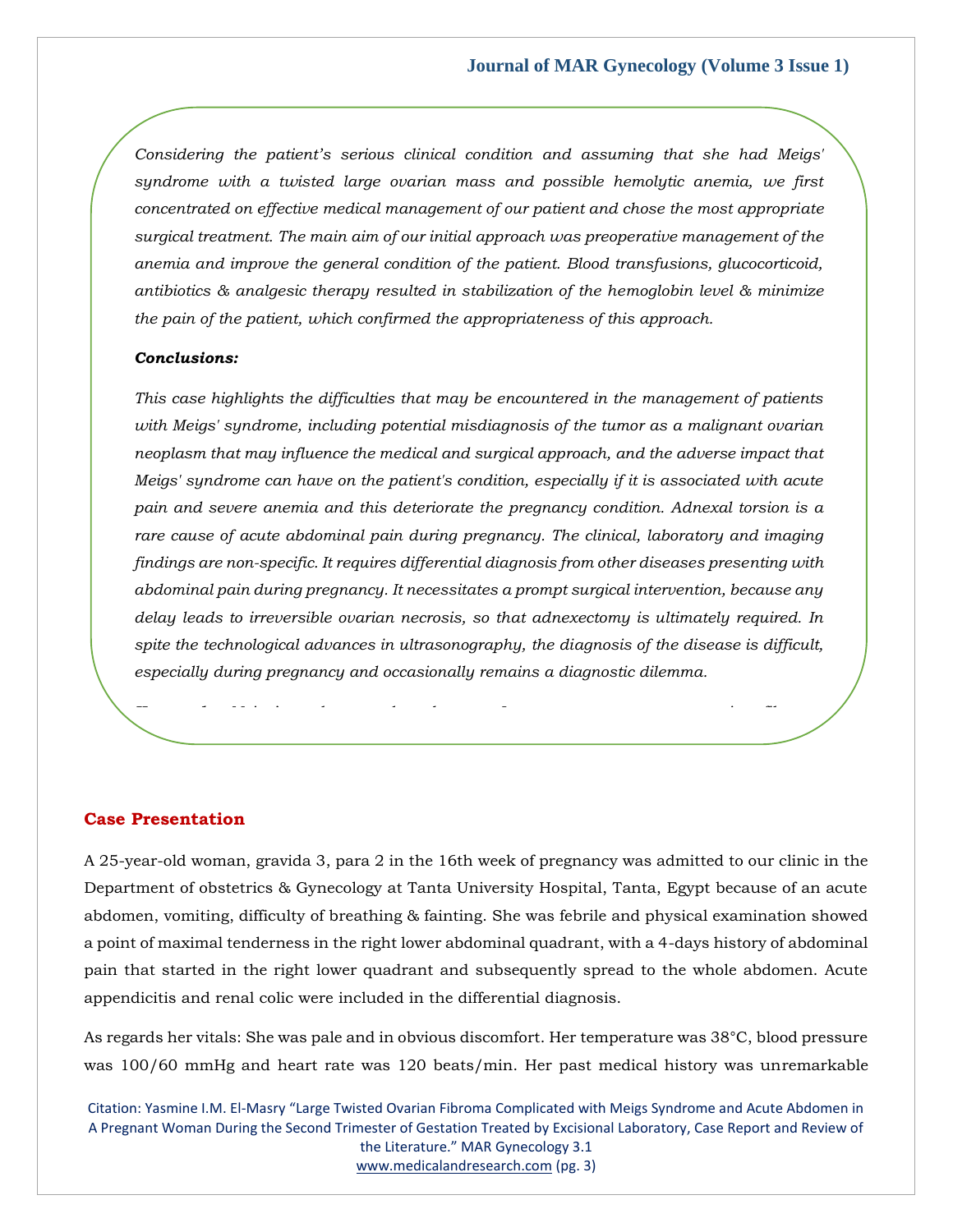except for intermittent episodes of abdominal pain and a sensation of abdominal heaviness during the preceding months.

Physical examination revealed a mass that occupied almost the entire abdomen, extending from the lower abdomen to above the umbilicus and restricting mobility. The fundal level of the gravid uterus was about mid-way between the symphysis pubis and the umbilicus. The fetal heart rate was heard and it was about 160 beat/min, also the fetal movements were felt by both physician & the mother. Meanwhile a huge regular tender right adnexal mass can be assessed on bimanual pelvic examination, it was reaching to the right hypochondria region.

Pelvic ultrasonography showed mild ascites throughout the abdomen and an a gravid, enlarged uterus with a single, viable, living fetus with a changeable presentation, and the fetal biometry was about 16+5 weeks of gestation . The kidneys, pancreas, gallbladder and the placenta had no abnormalities. The adnexal structures were not recognizable. A non-homogeneous mass (185  $\times$  120  $\times$  155 mm) adjacent to the uterus occupied almost the right side of abdomen, extending from the pelvis to the right hypochondria region. No flow was detected in the mass on color Doppler or power Doppler ultrasonography. In addition, a large amount of fluid was revealed in the pouch of Douglas. MRI showed a large solid right adnexal mass, ascites and bilateral pleural effusions; a thickened and twisted Fallopian tube with a whirlpool sign was also observed, suggesting torsion of huge adnexal mass. MRI did not show enhancement of the adnexal structures, confirming the hypothesis of torsion and necrosis.

As regards the patient's hematological parameters at admission, she had severe anemia, hemoglobin was 8 g/dl, with leukocytosis & the renal and liver functions were normal. Meanwhile, there was elevated CA-125 level and elevated levels of inflammatory markers including the total white blood cell count, percentage of neutrophils, C-reactive protein (CRP) and fibrinogen. Considering the patient's serious clinical condition and assuming that she had Meigs' syndrome with a twisted large ovarian mass and possible hemolytic anemia, we implemented intensive medical therapy to prepare her for surgery. She received 2 units of packed red blood cells to correct the anemia and one unit of fresh frozen plasma, she received intravenous antibiotics, full fluids & methylprednisolone 500 mg/day. We consider that a long waiting time before surgery should be avoided, as cure depends on surgical excision of the tumor, and the pathogenic mechanisms that trigger autoimmune responses in patients with benign ovarian tumors are unknown.

It seems appropriate to administer medical therapy, including transfusion, to ensure that patient can undergo early surgery. In our patient, this approach was necessary because of the pregnancy, fetal life & well-being, and the size of the ovarian mass, the ovarian torsion and the resulting severe pain. Furthermore, it is known that large ovarian masses in Meigs' syndrome are often associated with intraabdominal hypertension up to abdominal compartment especially in pregnant females.

Citation: Yasmine I.M. El-Masry "Large Twisted Ovarian Fibroma Complicated with Meigs Syndrome and Acute Abdomen in A Pregnant Woman During the Second Trimester of Gestation Treated by Excisional Laboratory, Case Report and Review of the Literature." MAR Gynecology 3.1 [www.medicalandresearch.com](http://www.medicalandresearch.com/) (pg. 4)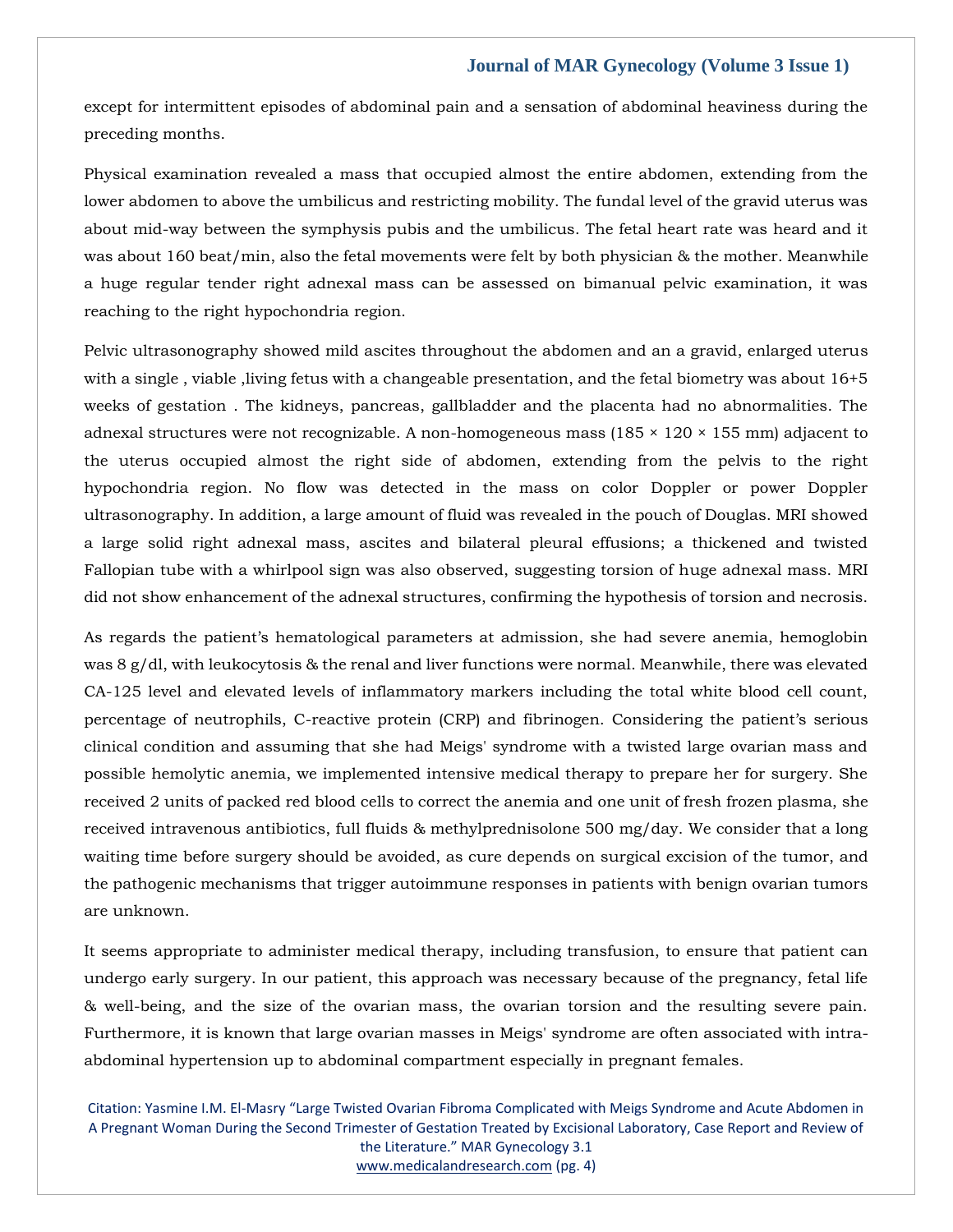After improvement of the patient's condition, we performed urgent laparotomy for her. A large amount of ascites was aspirated and a large solid mass was observed. The mass was huge bluish whitish and occupied the whole right side of the abdominal cavity, with twisted fallopian tube & the ovarian ligament (Figure 1, 2).

The mass was carefully freed from the surrounding adherent structures and was found to arise from the twisted right adnexa. The utero-ovarian ligament, Fallopian tube and infundibulo- pelvic ligament, which were twisted together, undue of the twisted pedicle and unilateral sapingoopheroctomy was done, and intraperitoneal drain was omitted and removed 12 hours after the surgery. There was no significant blood loss and no anesthesia-related complications were observed.

Postoperative pathological examination of the surgical specimen showed complete hemorrhagic necrosis of an ovarian fibroma with evidence of stromal edema (weight 1,800 g) and a 10-cm long necrotic Fallopian tube. Peritoneal cytology showed inflammation but no malignant cells. The patient was discharged 7 days after surgery with a small pleural effusion which resolved approximately 2 weeks after discharge. Fortunately, the pregnancy continued and the fetal wellbeing was confirmed by repeated ultrasound scans. Seven days after discharge she reported a satisfactory return to her normal social but with instructions to minimize her working activities. One month later she had recovered well and was asymptomatic.

Post-operative, she also received subcutaneous low-molecular-weight heparin, antibiotic therapy, albumin infusion and minimal diuretics to avoid progression of her ascites and pleural effusions. Her hematological parameters improved significantly after 3 days. The temporal association between the cessation of hemolysis and glucocorticoid therapy supported our hypothesis of an association between the ovarian tumor and the hemolytic anemia.

### **Background & Discussion**

Ovarian fibromas belong to the group of sex cord-stromal cell tumors and are the most common benign solid tumors of the ovary, accounting for 1–4% of all benign ovarian tumors. The most frequent symptoms are abdominal discomfort and pain, but many patients do not experience any specific symptoms. These solid tumors are often difficult to diagnose based on preoperative ultrasonography findings and are commonly misdiagnosed as uterine myomas. They are also sometimes misdiagnosed as malignant ovarian tumors because of accompanying ascites and an increased serum CA-125 level. The high level of CA-125 associated with anemia and high levels of inflammatory markers (CRP and fibrinogen) & these associations may indicate advanced ovarian cancer and our patient could potentially have been misdiagnosed with a malignant ovarian tumor.

Citation: Yasmine I.M. El-Masry "Large Twisted Ovarian Fibroma Complicated with Meigs Syndrome and Acute Abdomen in A Pregnant Woman During the Second Trimester of Gestation Treated by Excisional Laboratory, Case Report and Review of the Literature." MAR Gynecology 3.1 [www.medicalandresearch.com](http://www.medicalandresearch.com/) (pg. 5)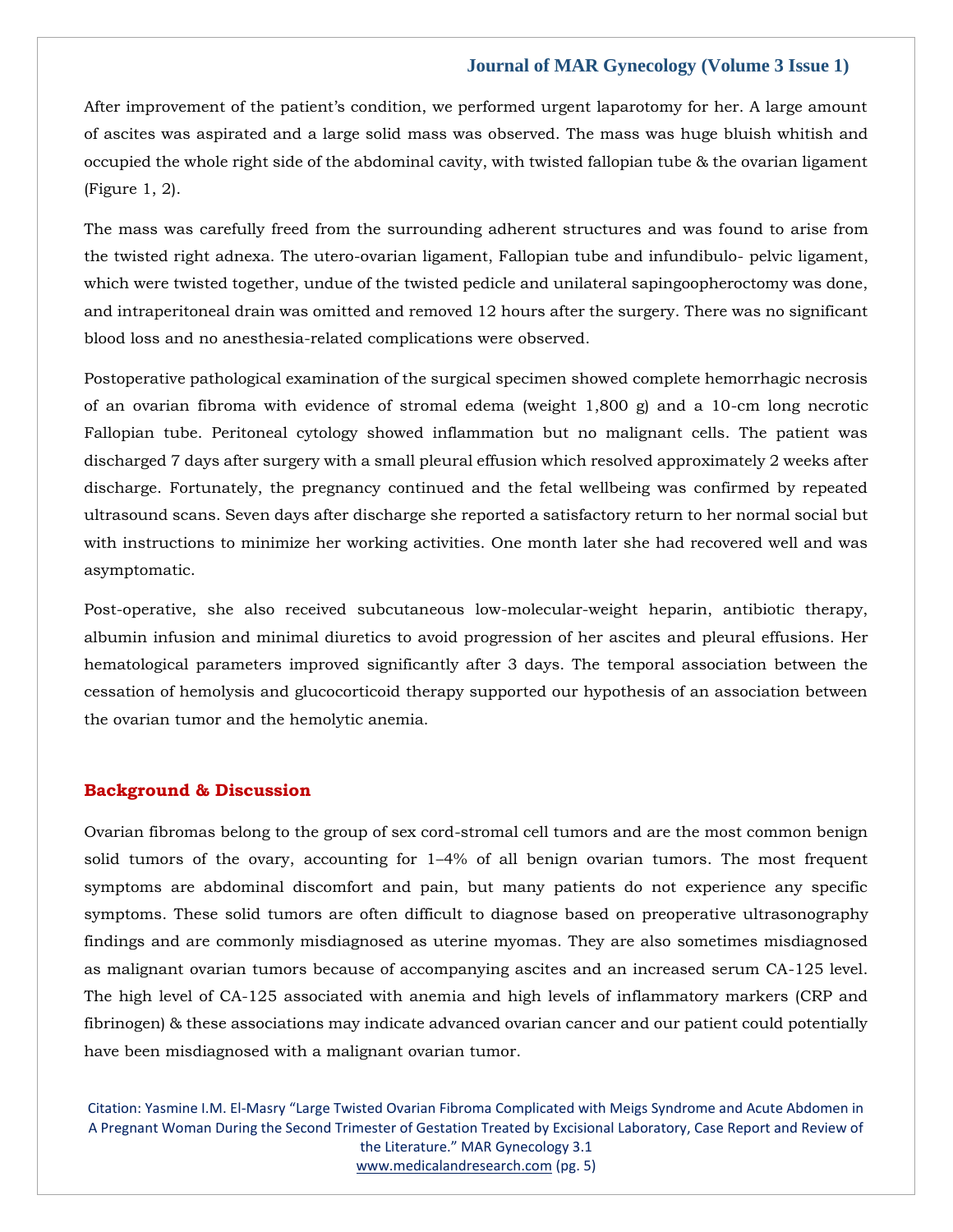However, a high CA-125 level does not necessarily indicate ovarian cancer and can also be associated with ovarian fibroma and the accompanying ascites. In addition, torsion of an ovarian fibroma with subsequent necrosis and inflammation can result in increased serum levels of CA-125 and inflammatory markers. (3,4, 5)

Ovarian fibromas account for the majority of benign tumors causing Meigs' syndrome, which is a rare but well-known syndrome defined as the triad of benign solid ovarian tumor, ascites and pleural effusion. Almost all cases of ovarian fibroma can be cured by surgical excision. However, the optimal approach for the management of ovarian fibromas has not been sufficiently investigated. Surgeons may be reluctant to remove the tumor laparoscopically as it can be difficult to safely remove the excised tumor from the abdominal cavity. However, recent advancements in operative instruments and techniques have resulted in laparoscopic surgery becoming increasingly popular among gynecological surgeons. (1, 2)

The incidence of adnexal masses during pregnancy before 14 weeks of gestation varies from 6% to 25% in longitudinal studies. Most of these adnexal masses are functional ovarian cysts and generally resolve during pregnancy, leaving between 0.7% and 1.7% of women with persistent masses. Although ovarian cyst torsion, hemorrhage, or rupture leading to abdominal pain are uncommon in pregnancy, some women may require emergency surgery for these complications. Women with persistent masses may also opt for surgery in the second trimester of pregnancy if malignancy is suspected on ultrasonography images or to prevent cyst complications, which may necessitate emergency surgery in the third trimester, which adds an increased risk of complications. (5,6)

Although several studies have reported the safety of adnexal mass removal during the first trimester of pregnancy, it is generally avoided to allow time for spontaneous resolution and to reduce the risk of spontaneous miscarriage. However, delaying surgery until the second trimester of pregnancy poses a technical challenge, especially if laparoscopic surgery is performed. In a study by Whitecar et al, women who underwent laparotomy after 23 weeks' gestation had a 50% risk of adverse perinatal outcome. Traditionally, laparotomy has been used to remove adnexal masses during pregnancy. However, increasing evidence suggests that laparoscopic treatment of adnexal masses in pregnancy is safe and effective. (6)

One of the main concerns with an adnexal mass is the risk of malignancy. In most of the published series, the reported incidence of ovarian cancer in pregnancy ranges from 1 in 5000 to 1 in 47 000 live births, with 2% to 6% of persistent adnexal masses found to be malignant. In the present study, the rate of malignancy was 1 in 10 000 live births, or 8.6% of persistent masses, which is comparable with the reported rates.

Citation: Yasmine I.M. El-Masry "Large Twisted Ovarian Fibroma Complicated with Meigs Syndrome and Acute Abdomen in A Pregnant Woman During the Second Trimester of Gestation Treated by Excisional Laboratory, Case Report and Review of the Literature." MAR Gynecology 3.1 [www.medicalandresearch.com](http://www.medicalandresearch.com/) (pg. 6)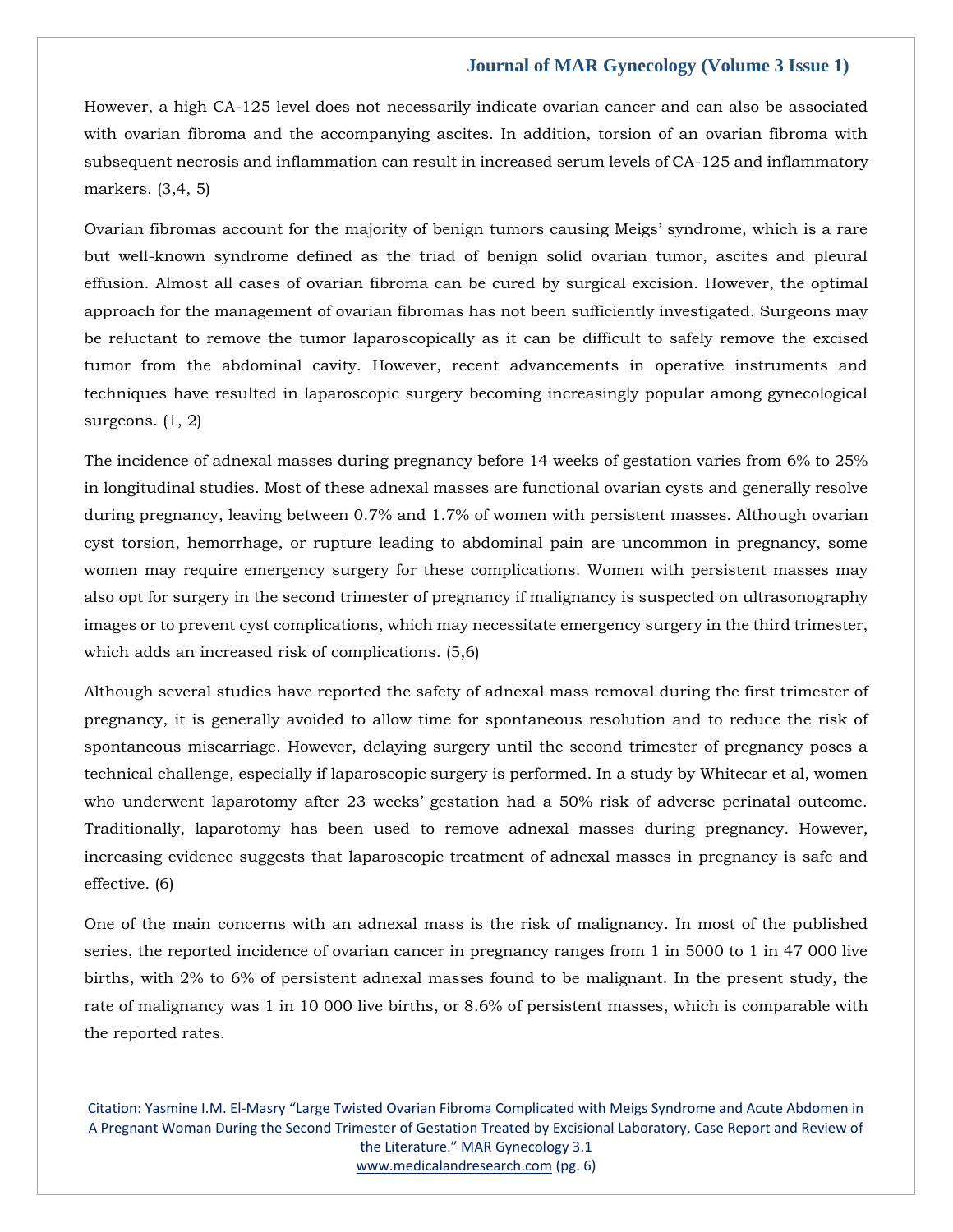However, in a retrospective study of 60 adnexal masses resected during pregnancies over a 12-year period, Sherard et al, 13 reported a malignancy rate of 13%, which was more than twice the previously reported incidence. (7)

Adnexal torsion is a rare cause of acute abdominal pain during pregnancy. It is frequently associated with ovarian stimulation for in vitro fertilization (IVF) or with ovarian masses, mainly of functional origin. The clinical, laboratory and imaging findings are non-specific. The diagnosis of adnexal torsion is difficult, especially during pregnancy, and occasionally remains a diagnostic dilemma. It necessitates a prompt surgical intervention, because any delay leads to irreversible ovarian necrosis, so that adnexectomy is ultimately required. Adnexal torsion is rarely observed during pregnancy. Its incidence is approximately 1 in 5000 pregnancies. (6,7)

The clinical symptoms are non-specific and could be confused with other acute abdominal conditions, such as acute appendicitis, renal colic, and cholecystitis. Traditionally, abdominal complications during pregnancy have been treated by means of laparotomy. Nowadays, laparoscopy is considered the preferable surgical option until approximately the 16th week of gestation. A prompt diagnosis is essential for a conservative, organ-preserving management, because after 36–48 h of torsion irreversible lesions of the ovary are likely. (8)

The majority of lesions surgically excised at the second trimester are persistent corpus luteum cysts (20%), cystadenomas (24%), dermoids (37%), paraovarian cysts (5%), endometriomas (5%) and leiomyomas (5%). Malignant tumors are found in 5.9% of the cases. Most of the described torsions have been in the right adnexa, probably because the sigmoid limits the mobility of the left ovary. Adnexal torsion usually presents in the first trimester, when the uterus is moving out of the pelvis, although some cases have been described in the second and, rarely, in the third trimester.

The preoperative diagnosis is difficult, especially in pregnant women. Torsion of the ovarian pedicle results in circulatory stasis that is initially venous, but becomes arterial as the torsion and the resultant edema progress. When complete torsion with hemorrhagic necrosis is suspected, immediate surgery is necessary. If there is a delay in the diagnosis and the torsion persists for more than 36–48 h, the lesions of the ovary are irreversible and a conservative, organ- preserving approach is not possible. However, it has been described that viable ovarian tissue can be detected even after 48 h of torsion. Conclusively, ovarian torsion often remains a diagnostic dilemma, largely because of the non-specific clinical, laboratory and imaging findings. In our case, there was a critical delay in the establishment of the diagnosis, which had, as a result, adnexal removal. Except for the difficulty in diagnosis, many obstetricians hesitate to proceed on time to an explorative laparotomy's, fearing the potential risks that the operation and general anesthesia may cause to the fetus. (7, 9)

Citation: Yasmine I.M. El-Masry "Large Twisted Ovarian Fibroma Complicated with Meigs Syndrome and Acute Abdomen in A Pregnant Woman During the Second Trimester of Gestation Treated by Excisional Laboratory, Case Report and Review of the Literature." MAR Gynecology 3.1 [www.medicalandresearch.com](http://www.medicalandresearch.com/) (pg. 7)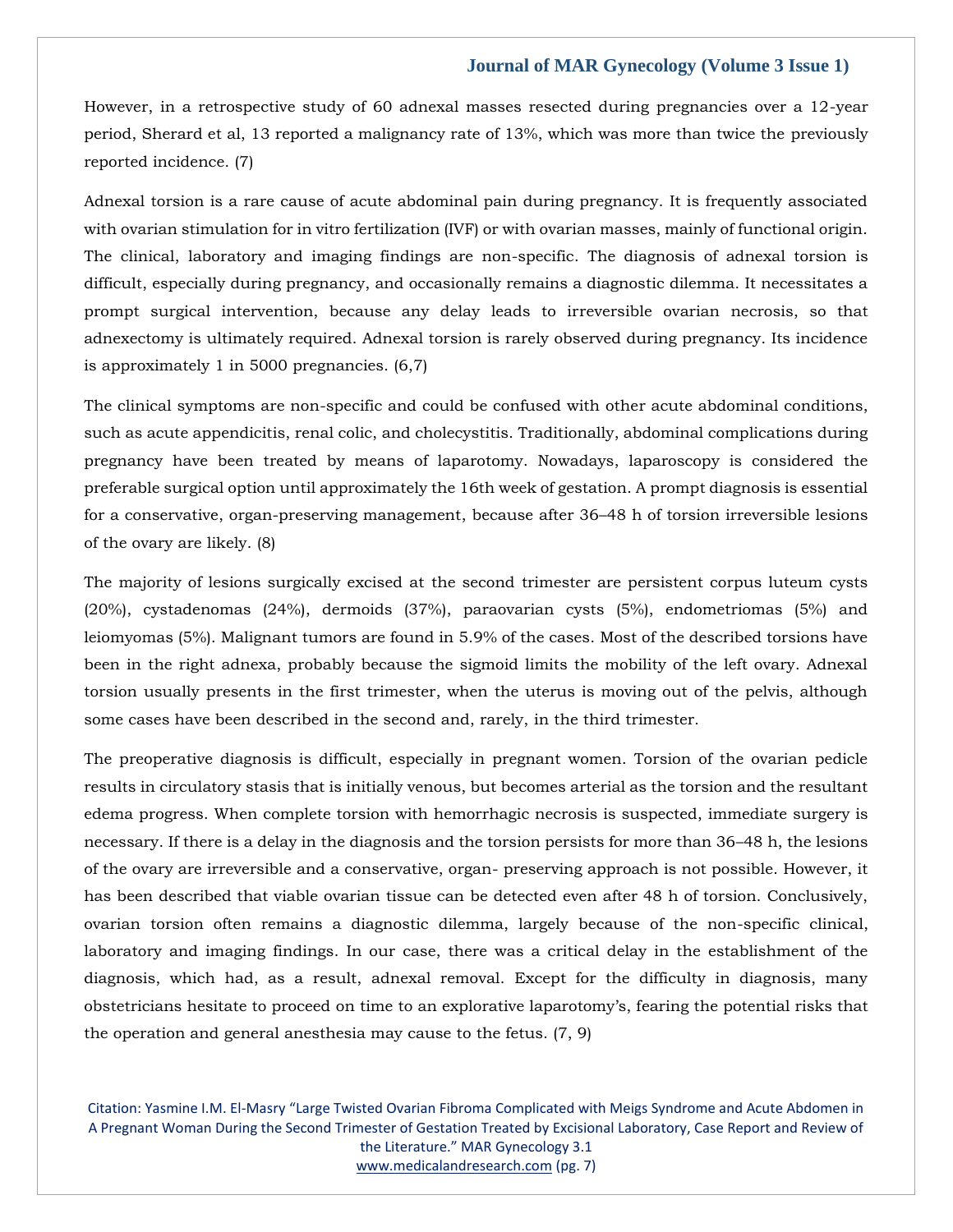In the case of oophorectomy in the first 12 weeks of gestation, substitution of progesterone is recommended in order to support an early pregnancy. After this period, progesterone is produced by the placenta. Ultrasound findings, including solid, cystic and complex pelvic tumors, with or without fluid collection in the pouch of Douglas, are non-specific for the diagnosis of adnexal torsion.

Color Doppler sonography has been proved useful and the main sign is the absence of intraparenchymal ovarian blood flow. The disappearance of ovarian flow depends on the stage of torsion, therefore close monitoring is necessary in order to achieve timely management with a conservative approach. Doppler sonography, although highly specific, has low sensitivity, as it may miss the diagnosis in approximately 60% of cases. (10,11)

MRI can be also applied in pregnant women without the hazards associated with ionizing radiation. MRI findings in adnexal torsion include a thick edematous pedicle and ovary, lack of enhancement and signal intensities indicative of hemorrhage. Adnexal torsion is a surgical emergency during pregnancy.(11) In the past, the traditional treatment was adnexal removal, in order to prevent the increased risk of pulmonary embolism. Nevertheless, a case report describes a patient who developed pulmonary embolism after adnexal resection. Nowadays, de-torsion of the twisted adnexa should be considered a safe procedure and does not increase the risk of pulmonary embolism, compared with excision of the adnexa without untwisting. (10)

Cases of adnexal torsion occurring during the first trimester of pregnancy should preferably undergo laparoscopy, which is suitable for diagnosis, evaluation and treatment. However, laparoscopy may also be carried out during advanced pregnancy. In order to avoid penetrative injuries with the insufflation needle, an open laparoscopy is a possible option. The procedure is better tolerated by the patient compared to laparotomy, because of less postoperative pain and the absence of an abdominal scar. (10,11)

Nevertheless, under certain circumstances, laparotomy remains a traditional approach. The surgery for an adnexal mass any time during pregnancy increases the risk of pregnancy loss and the likelihood of intrauterine growth restriction (IUGR) and preterm delivery Considerations during laparotomy when performing a laparotomy or cesarean section for an adnexal mass, the surgeon must take into account a number of variables when selecting the type of incision (i.e., vertical vs transverse). Surgery is generally not recommended during the first trimester. Among the reasons are the high likelihood of a corpus luteum cyst, the low likelihood of an invasive malignancy, the low risk of adnexal complications associated with observation, and the potential for pregnancy loss or teratogenicity. However, as pregnancy progresses beyond the first trimester, surgery poses other problems. In general, if malignancy is suspected, or if uterine manipulation is to be minimized, a vertical incision is best. Other considerations include a prior scar, body habitus, obstetric issues, and the patient's wishes. (12, 13)

Citation: Yasmine I.M. El-Masry "Large Twisted Ovarian Fibroma Complicated with Meigs Syndrome and Acute Abdomen in A Pregnant Woman During the Second Trimester of Gestation Treated by Excisional Laboratory, Case Report and Review of the Literature." MAR Gynecology 3.1 [www.medicalandresearch.com](http://www.medicalandresearch.com/) (pg. 8)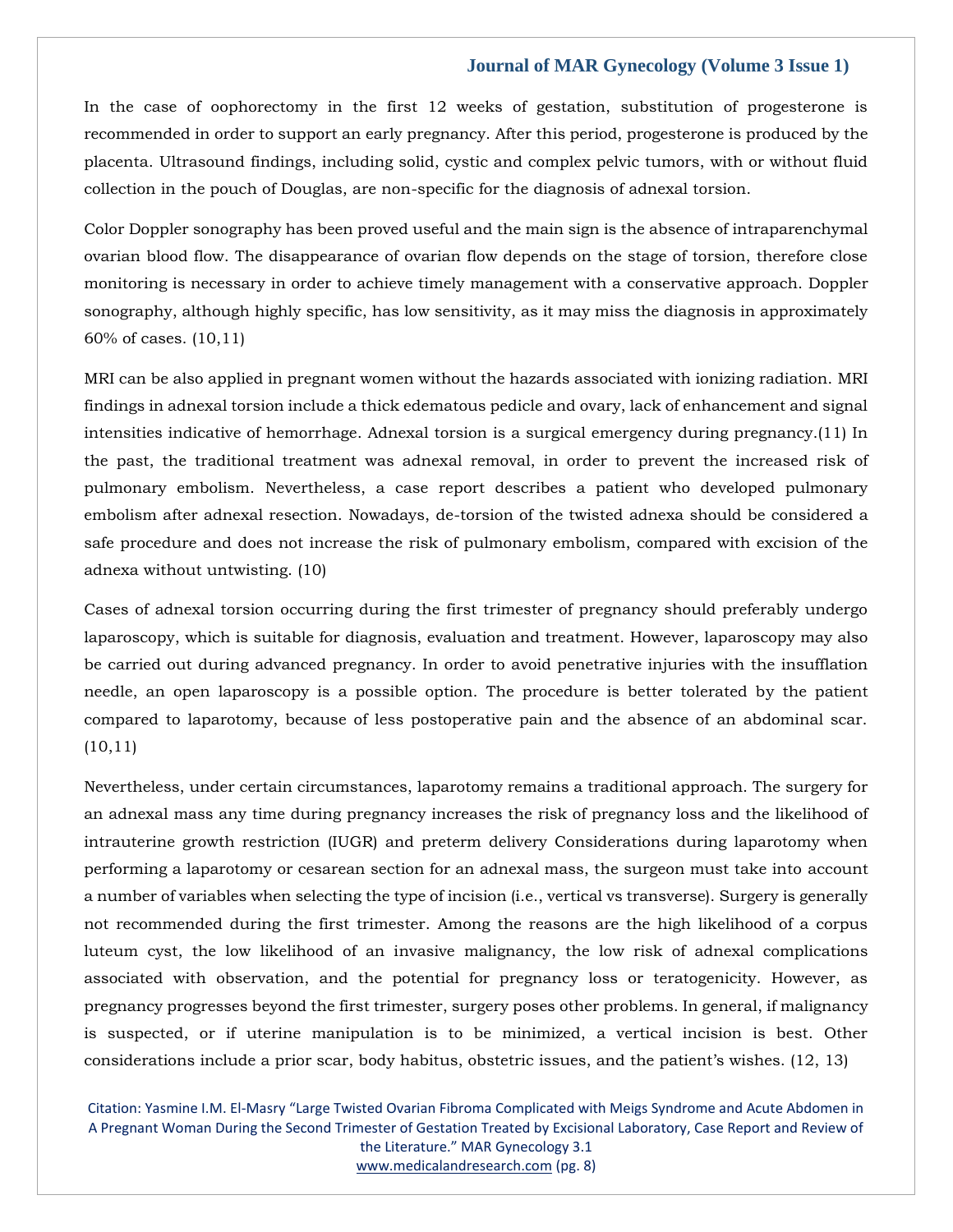

**Fig. 1,2;** Showing Twisted Pedicle of The Right Adnexal Mass & The Mass After Removal

Citation: Yasmine I.M. El-Masry "Large Twisted Ovarian Fibroma Complicated with Meigs Syndrome and Acute Abdomen in A Pregnant Woman During the Second Trimester of Gestation Treated by Excisional Laboratory, Case Report and Review of the Literature." MAR Gynecology 3.1 [www.medicalandresearch.com](http://www.medicalandresearch.com/) (pg. 9)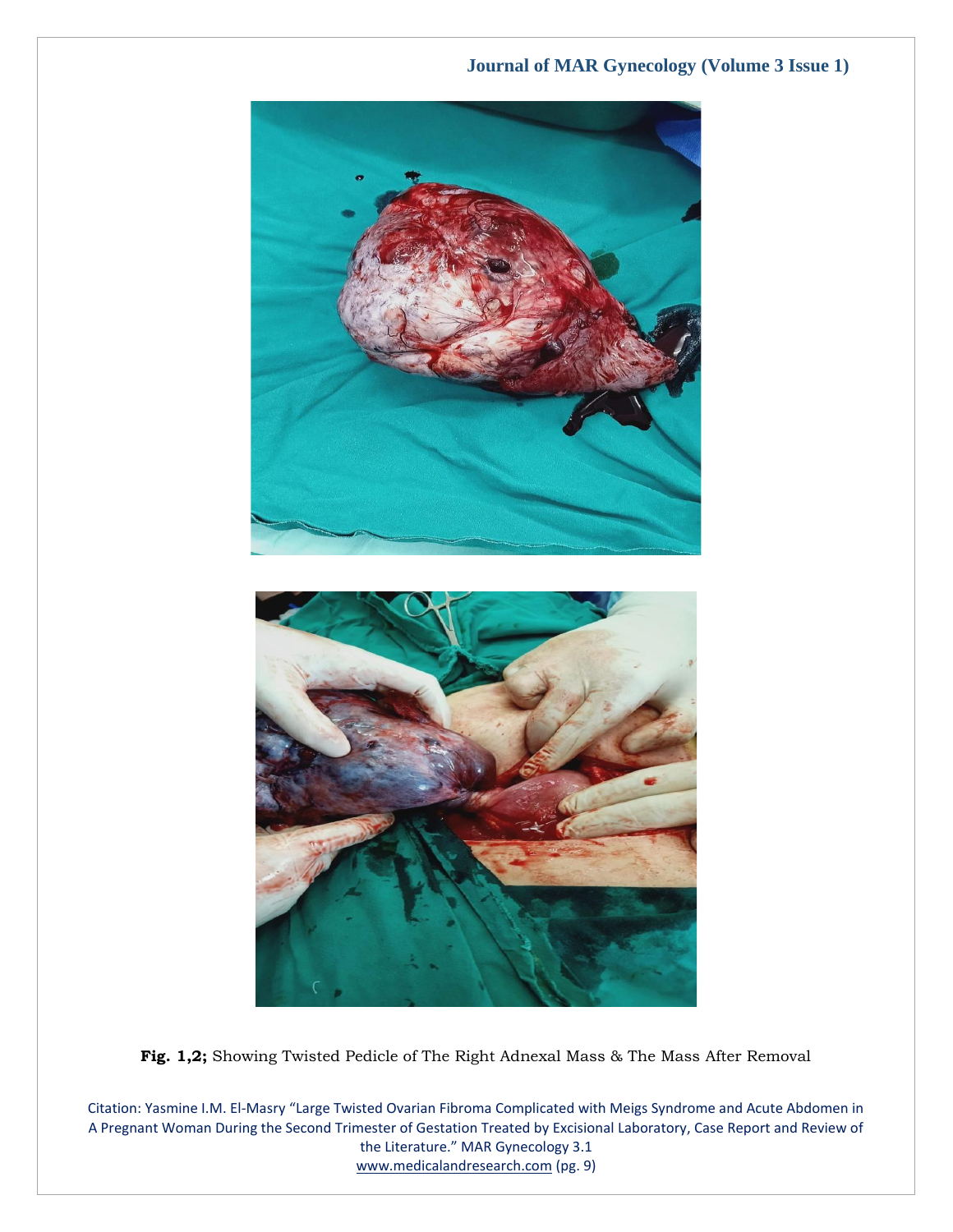# **Conclusion**

This report presents a rare case of a large twisted ovarian fibroma associated with pain, Meigs' syndrome and hemolytic anemia in a pregnant female in the 2nd trimester of gestation. This case highlights the complexities associated with the diagnosis and treatment of patients with severe complications of benign ovarian disease during pregnancy. In rare cases, ovarian fibromas are associated with ascites and pleural effusions, which is known as Meigs' syndrome. This syndrome is usually associated with large fibromas and high CA-125 levels (1). Surgical management of adnexal masses during pregnancy appears to have favorable outcomes for the mother and the fetus.

### **References**

[1. Leung SW, Yuen PM: Ovarian fibroma: a review on the clinical characteristics, diagnostic difficulties,](https://www.google.com/search?q=Ovarian+fibroma%3A+a+review+on+the+clinical+characteristics%2C+diagnostic+difficulties%2C+and+management+options+of+23+cases&sxsrf=APq-WBv9BNl8pX0i7s4Faz1CKjCmXLEImw%3A1650947882713&ei=KndnYrWiK5eF4-EPquuLuA4&ved=0ahUKEwi1392Q9LD3AhWXwjgGHar1AucQ4dUDCA4&oq=Ovarian+fibroma%3A+a+review+on+the+clinical+characteristics%2C+diagnostic+difficulties%2C+and+management+options+of+23+cases&gs_lcp=Cgdnd3Mtd2l6EAwyBwgjEOoCECcyBwgjEOoCECcyBwgjEOoCECcyBwgjEOoCECcyBwgjEOoCECcyBwgjEOoCECcyBwgjEOoCECcyBwgjEOoCECcyBwgjEOoCECcyBwgjEOoCECdKBAhBGABKBAhGGABQ2AZY2AZg1ApoAXABeACAAQCIAQCSAQCYAQCgAQGgAQKwAQrAAQE&sclient=gws-wiz)  [and management options of 23 cases. Gynecol Obstet Invest 2006, 62:1](https://www.google.com/search?q=Ovarian+fibroma%3A+a+review+on+the+clinical+characteristics%2C+diagnostic+difficulties%2C+and+management+options+of+23+cases&sxsrf=APq-WBv9BNl8pX0i7s4Faz1CKjCmXLEImw%3A1650947882713&ei=KndnYrWiK5eF4-EPquuLuA4&ved=0ahUKEwi1392Q9LD3AhWXwjgGHar1AucQ4dUDCA4&oq=Ovarian+fibroma%3A+a+review+on+the+clinical+characteristics%2C+diagnostic+difficulties%2C+and+management+options+of+23+cases&gs_lcp=Cgdnd3Mtd2l6EAwyBwgjEOoCECcyBwgjEOoCECcyBwgjEOoCECcyBwgjEOoCECcyBwgjEOoCECcyBwgjEOoCECcyBwgjEOoCECcyBwgjEOoCECcyBwgjEOoCECcyBwgjEOoCECdKBAhBGABKBAhGGABQ2AZY2AZg1ApoAXABeACAAQCIAQCSAQCYAQCgAQGgAQKwAQrAAQE&sclient=gws-wiz)–6.

[2. Chechia A, Attia L, Temime RB, Makhlouf T, Koubaa A: Incidence, clinical analysis, and management](https://www.google.com/search?q=Incidence%2C+clinical+analysis%2C+and+management+of+ovarian+fibromas+and+fibrothecomas&sxsrf=APq-WBsK2V_U9ZafCtlV-mPfBSrtg9VvvA%3A1650969263041&ei=r8pnYpuZApCK4-EPiKym4Ac&ved=0ahUKEwjbrNXjw7H3AhUQxTgGHQiWCXwQ4dUDCA4&oq=Incidence%2C+clinical+analysis%2C+and+management+of+ovarian+fibromas+and+fibrothecomas&gs_lcp=Cgdnd3Mtd2l6EAw6BwgjEOoCECdKBAhBGABKBAhGGABQ3gNY3gNguQdoAXABeACAAYEBiAGBAZIBAzAuMZgBAKABAaABArABCsABAQ&sclient=gws-wiz)  [of ovarian fibromas and fibrothecomas. Am J Obstet Gynecol 2008, 199:473. e1](https://www.google.com/search?q=Incidence%2C+clinical+analysis%2C+and+management+of+ovarian+fibromas+and+fibrothecomas&sxsrf=APq-WBsK2V_U9ZafCtlV-mPfBSrtg9VvvA%3A1650969263041&ei=r8pnYpuZApCK4-EPiKym4Ac&ved=0ahUKEwjbrNXjw7H3AhUQxTgGHQiWCXwQ4dUDCA4&oq=Incidence%2C+clinical+analysis%2C+and+management+of+ovarian+fibromas+and+fibrothecomas&gs_lcp=Cgdnd3Mtd2l6EAw6BwgjEOoCECdKBAhBGABKBAhGGABQ3gNY3gNguQdoAXABeACAAYEBiAGBAZIBAzAuMZgBAKABAaABArABCsABAQ&sclient=gws-wiz)–4.

[3. Son CE, Choi JS, Lee JH, Jeon SW, Hong JH, Bae JW: Laparoscopic surgical management and clinical](https://www.google.com/search?q=Laparoscopic+surgical+management+and+clinical+characteristics+of+ovarian+fibromas.&sxsrf=APq-WBvdGjqSYeRqDQqt3mJdjWVqs4O3FA%3A1650969278157&ei=vspnYvydCbeU4-EPj864qAY&ved=0ahUKEwj89O_qw7H3AhU3yjgGHQ8nDmUQ4dUDCA4&oq=Laparoscopic+surgical+management+and+clinical+characteristics+of+ovarian+fibromas.&gs_lcp=Cgdnd3Mtd2l6EAw6BwgjEOoCECdKBAhBGABKBAhGGABQjARYjARgvwhoAXAAeACAAeICiAHiApIBAzMtMZgBAKABAaABArABCsABAQ&sclient=gws-wiz)  [characteristics of ovarian fibromas. JSLS 2011, 15:16](https://www.google.com/search?q=Laparoscopic+surgical+management+and+clinical+characteristics+of+ovarian+fibromas.&sxsrf=APq-WBvdGjqSYeRqDQqt3mJdjWVqs4O3FA%3A1650969278157&ei=vspnYvydCbeU4-EPj864qAY&ved=0ahUKEwj89O_qw7H3AhU3yjgGHQ8nDmUQ4dUDCA4&oq=Laparoscopic+surgical+management+and+clinical+characteristics+of+ovarian+fibromas.&gs_lcp=Cgdnd3Mtd2l6EAw6BwgjEOoCECdKBAhBGABKBAhGGABQjARYjARgvwhoAXAAeACAAeICiAHiApIBAzMtMZgBAKABAaABArABCsABAQ&sclient=gws-wiz)–20.

4. Takemori [M, Nishimura R, Hasegawa K: Ovarian thecoma with ascites and high serum levels of](https://www.google.com/search?q=Ovarian+thecoma+with+ascites+and+high+serum+levels+of+CA125.+&sxsrf=APq-WBt0Mcy4ib6zup_biEDDk2QLhQ3v0w%3A1650969291200&ei=y8pnYtLpC7WG4-EPpf20eA&ved=0ahUKEwiS-4vxw7H3AhU1wzgGHaU-DQ8Q4dUDCA4&oq=Ovarian+thecoma+with+ascites+and+high+serum+levels+of+CA125.+&gs_lcp=Cgdnd3Mtd2l6EAw6BwgjEOoCECdKBAhBGABKBAhGGABQqwdYqwdgtgpoAXABeACAAWOIAWOSAQExmAEAoAEBoAECsAEKwAEB&sclient=gws-wiz)  [CA125. Arch Gynecol Obstet 2000, 264:42](https://www.google.com/search?q=Ovarian+thecoma+with+ascites+and+high+serum+levels+of+CA125.+&sxsrf=APq-WBt0Mcy4ib6zup_biEDDk2QLhQ3v0w%3A1650969291200&ei=y8pnYtLpC7WG4-EPpf20eA&ved=0ahUKEwiS-4vxw7H3AhU1wzgGHaU-DQ8Q4dUDCA4&oq=Ovarian+thecoma+with+ascites+and+high+serum+levels+of+CA125.+&gs_lcp=Cgdnd3Mtd2l6EAw6BwgjEOoCECdKBAhBGABKBAhGGABQqwdYqwdgtgpoAXABeACAAWOIAWOSAQExmAEAoAEBoAECsAEKwAEB&sclient=gws-wiz)–44.

[5. Sevinc A, Camci C, Turk HM, Buyukberber S: How to interpret serum CA 125 levels in patients with](https://www.google.com/search?q=How+to+interpret+serum+CA+125+levels+in+patients+with+serosal+involvement%3F+A+clinical+dilemma&sxsrf=APq-WBudzdV_bHxFCYg9FqDUzgAvxmZZdg%3A1650969314748&ei=4spnYvCpLdWX4-EPhciyyAs&ved=0ahUKEwjwoqn8w7H3AhXVyzgGHQWkDLkQ4dUDCA4&oq=How+to+interpret+serum+CA+125+levels+in+patients+with+serosal+involvement%3F+A+clinical+dilemma&gs_lcp=Cgdnd3Mtd2l6EAw6BwgjEOoCECdKBAhBGABKBAhGGABQkwVYkwVg1gpoAXABeACAAViIAViSAQExmAEAoAEBoAECsAEKwAEB&sclient=gws-wiz)  [serosal involvement? A clinical dilemma. Oncology](https://www.google.com/search?q=How+to+interpret+serum+CA+125+levels+in+patients+with+serosal+involvement%3F+A+clinical+dilemma&sxsrf=APq-WBudzdV_bHxFCYg9FqDUzgAvxmZZdg%3A1650969314748&ei=4spnYvCpLdWX4-EPhciyyAs&ved=0ahUKEwjwoqn8w7H3AhXVyzgGHQWkDLkQ4dUDCA4&oq=How+to+interpret+serum+CA+125+levels+in+patients+with+serosal+involvement%3F+A+clinical+dilemma&gs_lcp=Cgdnd3Mtd2l6EAw6BwgjEOoCECdKBAhBGABKBAhGGABQkwVYkwVg1gpoAXABeACAAViIAViSAQExmAEAoAEBoAECsAEKwAEB&sclient=gws-wiz) 2003, 65:1–6.

[6. Whitecar MP, Turner S, Higby MK. Adnexal masses in pregnancy: a review of 130 cases undergoing](https://www.google.com/search?q=Adnexal+masses+in+pregnancy%3A+a+review+of+130+cases+undergoing+surgical+management&sxsrf=APq-WBsF3JPz8fW7tb5SvwrCo-9Nxxw_UQ%3A1650969329597&ei=8cpnYuSEJLGf4-EPj9OkyAw&ved=0ahUKEwikwbODxLH3AhWxzzgGHY8pCckQ4dUDCA4&oq=Adnexal+masses+in+pregnancy%3A+a+review+of+130+cases+undergoing+surgical+management&gs_lcp=Cgdnd3Mtd2l6EAw6BwgjEOoCECdKBAhBGABKBAhGGABQoQdYoQdgywloAXAAeACAAWyIAWySAQMwLjGYAQCgAQGgAQKwAQrAAQE&sclient=gws-wiz)  [surgical management. Am J Obstet Gynecol. 1999; 181:19](https://www.google.com/search?q=Adnexal+masses+in+pregnancy%3A+a+review+of+130+cases+undergoing+surgical+management&sxsrf=APq-WBsF3JPz8fW7tb5SvwrCo-9Nxxw_UQ%3A1650969329597&ei=8cpnYuSEJLGf4-EPj9OkyAw&ved=0ahUKEwikwbODxLH3AhWxzzgGHY8pCckQ4dUDCA4&oq=Adnexal+masses+in+pregnancy%3A+a+review+of+130+cases+undergoing+surgical+management&gs_lcp=Cgdnd3Mtd2l6EAw6BwgjEOoCECdKBAhBGABKBAhGGABQoQdYoQdgywloAXAAeACAAWyIAWySAQMwLjGYAQCgAQGgAQKwAQrAAQE&sclient=gws-wiz) –24.

[7. Shepard GB 3rd, Hodson CA, Williams HJ, Semer DA, Hadi HA, Tait DL. Adnexal masses and](https://www.google.com/search?q=Adnexal+masses+and+pregnancy%3A+a+12-+year+experience&sxsrf=APq-WBthHENG9Xs7BhSV9a8sY0Osd-BbmA%3A1650969345927&ei=ActnYuihOKWc4-EPv5qLmAw&ved=0ahUKEwioppiLxLH3AhUlzjgGHT_NAsMQ4dUDCA4&oq=Adnexal+masses+and+pregnancy%3A+a+12-+year+experience&gs_lcp=Cgdnd3Mtd2l6EAw6BwgjEOoCECdKBAhBGABKBAhGGABQ8wZY8wZgqQpoAXAAeACAAa4BiAGuAZIBAzAuMZgBAKABAaABArABCsABAQ&sclient=gws-wiz)  pregnancy: a 12- [year experience. Am J Obstet Gyne.; 2003;189\(2\):358](https://www.google.com/search?q=Adnexal+masses+and+pregnancy%3A+a+12-+year+experience&sxsrf=APq-WBthHENG9Xs7BhSV9a8sY0Osd-BbmA%3A1650969345927&ei=ActnYuihOKWc4-EPv5qLmAw&ved=0ahUKEwioppiLxLH3AhUlzjgGHT_NAsMQ4dUDCA4&oq=Adnexal+masses+and+pregnancy%3A+a+12-+year+experience&gs_lcp=Cgdnd3Mtd2l6EAw6BwgjEOoCECdKBAhBGABKBAhGGABQ8wZY8wZgqQpoAXAAeACAAa4BiAGuAZIBAzAuMZgBAKABAaABArABCsABAQ&sclient=gws-wiz) – 62.

[8. Mancuso A, Broccio G, Angio L. Adnexal torsion in pregnancy. Acta Obstet Gynecol Scand 1997; 76:](https://www.google.com/search?q=Adnexal+torsion+in+pregnancy&sxsrf=APq-WBt5u1hX1GrQlJ4kvHxtxjZzL-854w%3A1650969364647&ei=FMtnYuWBJ4Oe4-EPtK2CiA0&ved=0ahUKEwjl246UxLH3AhUDzzgGHbSWANEQ4dUDCA4&oq=Adnexal+torsion+in+pregnancy&gs_lcp=Cgdnd3Mtd2l6EAwyBQgAEIAEMgYIABAWEB46BwgjEOoCECdKBAhBGABKBAhGGABQqQNYqQNglAdoAXAAeACAAV2IAV2SAQExmAEAoAEBoAECsAEKwAEB&sclient=gws-wiz)  83–[84.](https://www.google.com/search?q=Adnexal+torsion+in+pregnancy&sxsrf=APq-WBt5u1hX1GrQlJ4kvHxtxjZzL-854w%3A1650969364647&ei=FMtnYuWBJ4Oe4-EPtK2CiA0&ved=0ahUKEwjl246UxLH3AhUDzzgGHbSWANEQ4dUDCA4&oq=Adnexal+torsion+in+pregnancy&gs_lcp=Cgdnd3Mtd2l6EAwyBQgAEIAEMgYIABAWEB46BwgjEOoCECdKBAhBGABKBAhGGABQqQNYqQNglAdoAXAAeACAAV2IAV2SAQExmAEAoAEBoAECsAEKwAEB&sclient=gws-wiz)

[9. Kazez A, Ozel SK, Akpolat N, Goksu M. The efficacy of conservative treatment for late term ovarian](https://www.google.com/search?q=The+efficacy+of+conservative+treatment+for+late+term+ovarian+torsion.&sxsrf=APq-WBtbqtZSGH1pT7Sz_xs_NHCXmKI4hA%3A1650969385901&ei=KctnYqDWNv-d4-EP96qtiAs&ved=0ahUKEwjgjqCexLH3AhX_zjgGHXdVC7EQ4dUDCA4&oq=The+efficacy+of+conservative+treatment+for+late+term+ovarian+torsion.&gs_lcp=Cgdnd3Mtd2l6EAw6BwgjEOoCECdKBAhBGABKBAhGGABQuQNYuQNgzQdoAXABeACAAV6IAV6SAQExmAEAoAEBoAECsAEKwAEB&sclient=gws-wiz)  [torsion. Eur J Pediatr Surg 2007; 17: 110](https://www.google.com/search?q=The+efficacy+of+conservative+treatment+for+late+term+ovarian+torsion.&sxsrf=APq-WBtbqtZSGH1pT7Sz_xs_NHCXmKI4hA%3A1650969385901&ei=KctnYqDWNv-d4-EP96qtiAs&ved=0ahUKEwjgjqCexLH3AhX_zjgGHXdVC7EQ4dUDCA4&oq=The+efficacy+of+conservative+treatment+for+late+term+ovarian+torsion.&gs_lcp=Cgdnd3Mtd2l6EAw6BwgjEOoCECdKBAhBGABKBAhGGABQuQNYuQNgzQdoAXABeACAAV6IAV6SAQExmAEAoAEBoAECsAEKwAEB&sclient=gws-wiz)–114.

[10. Pena JE, Ufberg D, Cooney N, Denis AL. Usefulness of Doppler sonography in the diagnosis of](https://www.google.com/search?q=Usefulness+of+Doppler+sonography+in+the+diagnosis+of+ovarian+torsion.+&sxsrf=APq-WBvhYoOMZIK1zpGswKYvLCcjJ3AJCw%3A1650969401340&ei=OctnYsO0FKCb4-EPmraviAM&ved=0ahUKEwiDtc6lxLH3AhWgzTgGHRrbCzEQ4dUDCA4&oq=Usefulness+of+Doppler+sonography+in+the+diagnosis+of+ovarian+torsion.+&gs_lcp=Cgdnd3Mtd2l6EAw6BwgjEOoCECdKBAhBGABKBAhGGABQvwRYvwRg2whoAXAAeACAAbECiAGxApIBAzMtMZgBAKABAaABArABCsABAQ&sclient=gws-wiz)  [ovarian torsion. Fertil Steril 2000; 73: 1047](https://www.google.com/search?q=Usefulness+of+Doppler+sonography+in+the+diagnosis+of+ovarian+torsion.+&sxsrf=APq-WBvhYoOMZIK1zpGswKYvLCcjJ3AJCw%3A1650969401340&ei=OctnYsO0FKCb4-EPmraviAM&ved=0ahUKEwiDtc6lxLH3AhWgzTgGHRrbCzEQ4dUDCA4&oq=Usefulness+of+Doppler+sonography+in+the+diagnosis+of+ovarian+torsion.+&gs_lcp=Cgdnd3Mtd2l6EAw6BwgjEOoCECdKBAhBGABKBAhGGABQvwRYvwRg2whoAXAAeACAAbECiAGxApIBAzMtMZgBAKABAaABArABCsABAQ&sclient=gws-wiz)–1050.

Citation: Yasmine I.M. El-Masry "Large Twisted Ovarian Fibroma Complicated with Meigs Syndrome and Acute Abdomen in A Pregnant Woman During the Second Trimester of Gestation Treated by Excisional Laboratory, Case Report and Review of the Literature." MAR Gynecology 3.1 [www.medicalandresearch.com](http://www.medicalandresearch.com/) (pg. 10)